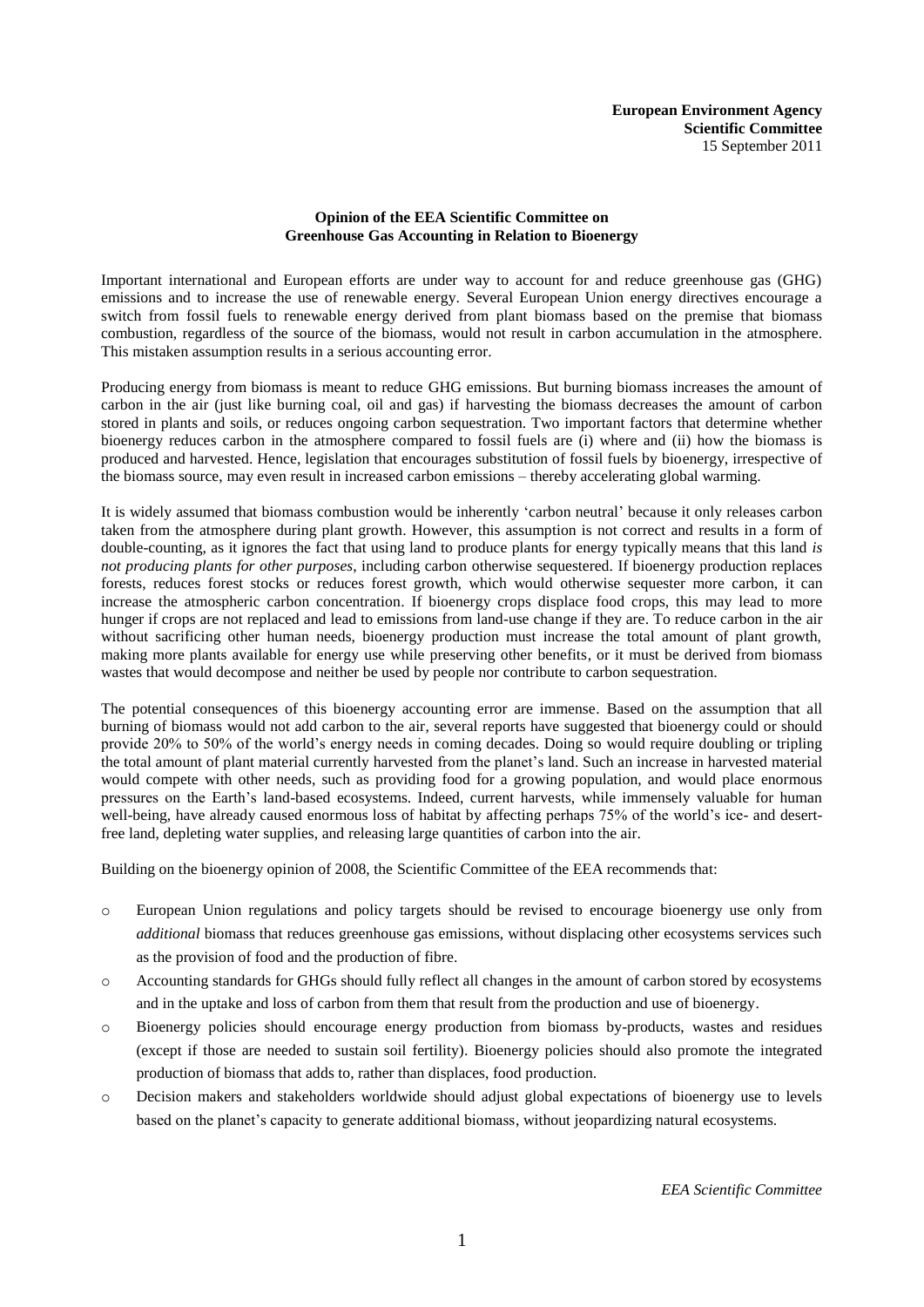#### **Background Information**

The European Commission and governments worldwide have implemented policies to promote bioenergy as a means both of reducing dependency on fossil energy and of reducing greenhouse gas (GHG) emissions. The Scientific Committee of the EEA is issuing this opinion because several policies inaccurately assess the greenhouse gas consequences of different forms of bioenergy, and because the scope of bioenergy suggested by many policy analyses could have serious adverse consequences on a range of environmental concerns.

In this document, bioenergy refers to any energy produced by combusting biomass. Biomass may be in solid form, such as wood chips or pellets burned for electricity, in liquid form, such as ethanol and biodiesel generated from crops or cellulose, or in gaseous form (biogas).

#### *Proper Greenhouse Gas Accounting*

 $\overline{a}$ 

In supporting bioenergy, many domestic regulations treat biomass combustion as carbon-neutral vis-à-vis the atmosphere, regardless of the specific source of the biomass. Although greenhouse gas accounting by these laws may count the emissions released by using fossil fuels to produce and refine the biomass<sup>1</sup> they do not count the carbon dioxide  $(CO<sub>2</sub>)$  actually released by the burning of the biomass itself. They do so either because they explicitly leave this carbon out of the accounting of the emissions from bioenergy or because they endorse bioenergy without explicit greenhouse gas accounting at all on the assumption that bioenergy always reduces greenhouse gas emissions. In this sense, such regulations treat biomass as an inherently "carbon neutral" energy source. For that reason, these laws may treat the shift from fossil fuels to any source of biomass as a 100% reduction in  $CO<sub>2</sub>$  emissions. This treatment is incorrect.

Replacement of fossil energy with biomass does not, in itself, reduce GHG emissions from exhaust pipes or chimneys. Burning one metric tonne of bone dry wood, for example, will release roughly 1.8 tonnes of  $CO<sub>2</sub>$  into the atmosphere. For this reason, while fossil-fuel related carbon emissions are reduced, the combustion of biomass results in its own  $CO<sub>2</sub>$  emissions.

Some justify treating biomass combustion as carbon neutral because they assume that the burning of biomass only returns the carbon to the atmosphere absorbed by growing plants. Plants do absorb carbon, but this thinking makes a "baseline" error because it fails to recognize that if bioenergy were not produced, land would typically grow plants anyway, and those plants would continue to absorb carbon and help to reduce carbon in the air. It is doublecounting to credit bioenergy for reducing carbon in the atmosphere through plant growth to the extent plants would grow and absorb that carbon anyway.

A simple example shows why. Imagine a hectare of cropland just abandoned and allowed to reforest. These growing plants would absorb carbon from the atmosphere into plant tissue, i.e. biomass. Some of that biomass would be consumed and the carbon released by animals, fungi or microorganisms and go back into the atmosphere. Other carbon would be stored in vegetation and soils as the forest grows, and that carbon absorption would have the effect of offsetting some of the emissions of carbon by burning fossil fuels and holding down global warming. 2 However, instead of allowing the forest to grow, if the land were used to grow energy crops and those crops were

<sup>&</sup>lt;sup>1</sup> Some accounting rules, for example those underlying the EU Renewable Energy Directive, also consider the GHG emissions from direct land use change. However, they fail to account for GHGs from indirect land-use change, which does not fix the accounting error addressed here for reasons discussed below.<br><sup>2</sup> Beldeeshi et el (2008) Augt LBotany 56: 1.26 (Le Quéré et el (2000) Noture

Baldocchi *et al.* (2008) *Aust J Botany* 56: 1-26 / Le Quéré *et al.* (2009) *Nature Geosci* 2: 831-836 / Richter and Houghton (2011) *Carbon Management* 2(1), in press.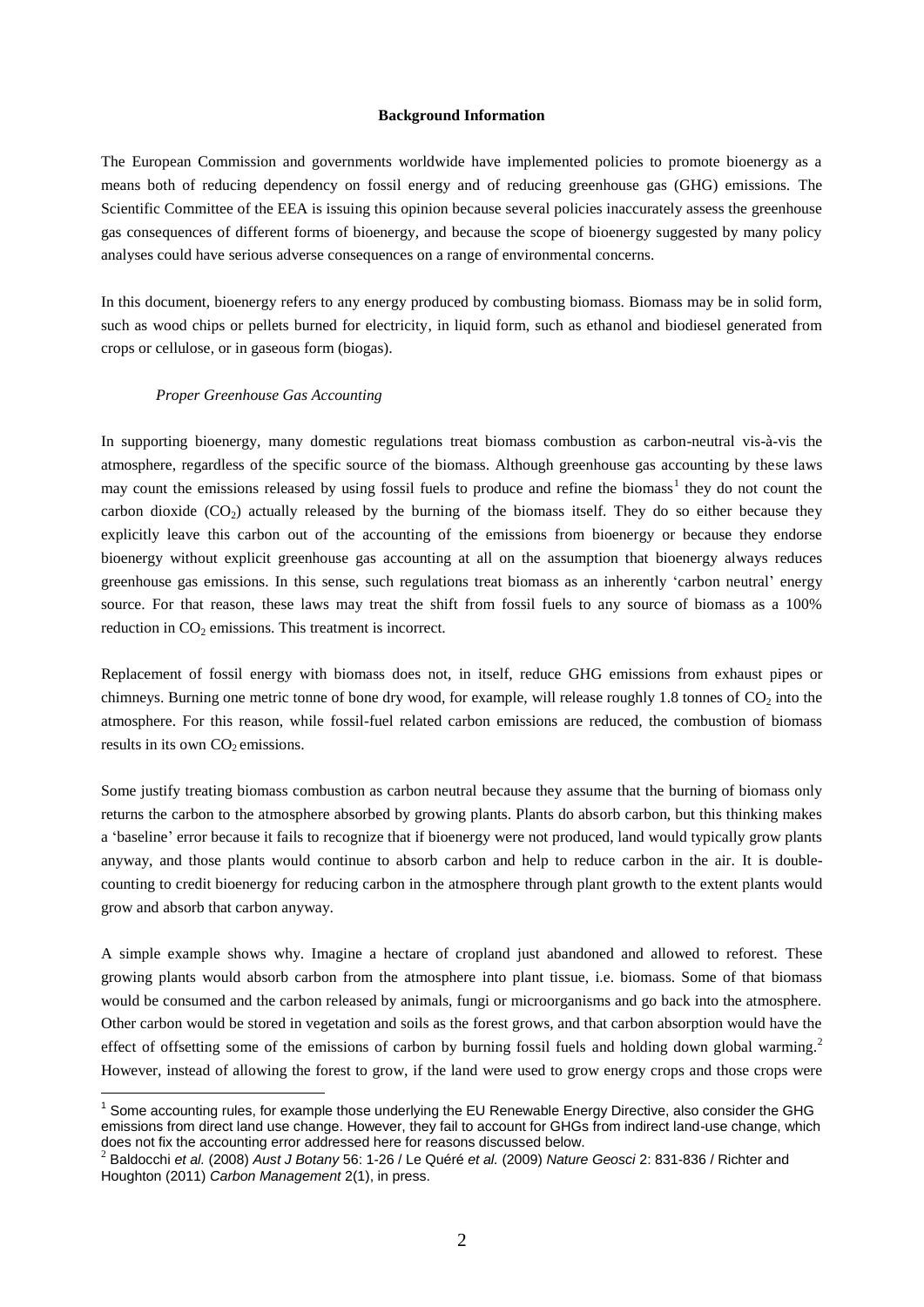then burned in an electric power plant, the use of that biomass (the crops) would displace fossil fuel emissions, but the actual  $CO_2$  emitted by the power plant chimneys would not be reduced. Per unit of energy, the  $CO_2$  emissions would typically even be higher than those of a fossil fuel-burning power plant because biomass contains less energy per unit of carbon than petroleum products or natural gas and because biomass is usually burned with a lower efficiency than fossil fuels. Although the growth of the bioenergy crops absorbs carbon, using the land to grow bioenergy crops sacrifices the use of the land to absorb and sequester carbon in the forest. The  $CO<sub>2</sub>$  released from the chimney could be legitimately ignored only in cases where, and to the extent that the carbon absorbed by the energy crops and burned in the power plant *exceeded* the carbon that would otherwise be absorbed and sequestered by the growing forest.

Simplifying the various steps in this story, the decision to use the land for bioenergy results in more carbon stored underground in fossil fuels, however this benefit comes at the expense of less carbon stored by plants and soils. Bioenergy reduces  $CO<sub>2</sub>$  emissions only to the extent the first effect is larger than the second.

The use of food crops for transportation biofuels provides another example. Food crops absorb carbon. If food crops that would grow anyway on existing cropland are diverted to bioenergy use, this alternative use of the crops alone does not necessarily result in additional plant growth and additional absorption of carbon to offset the emissions from energy use. For this reason, these crops do not justify failing to account for the carbon dioxide emitted from exhaust pipes, as is typical. However, this use of crops can set in motion a series of indirect responses by way of market forces:

- Food crops do not typically keep carbon away from the atmosphere for long periods of time because the crops are consumed by people and livestock. In the process of fuelling themselves with these crops, people and livestock return almost all carbon to the atmosphere as respiration and wastes. If food crops are used for bioenergy and not replaced, so fewer crops are consumed, there is a reduction in GHGs which occurs physically because people and livestock release less  $CO<sub>2</sub>$  to the atmosphere. However, reducing consumption of food by increasing prices is not a desirable way of reducing GHGs.
- If the crops are replaced elsewhere, then the greenhouse gas consequences of the bioenergy depend on how they are replaced. If more crops are grown on the same land, additional carbon is absorbed from the atmosphere. If more land is converted to crops, then the calculation must include the lost carbon storage or sequestration due to changing land-use.

Overall, the net indirect effects determine the  $CO<sub>2</sub>$  consequences of diverting crops to bioenergy. Only if and to the extent those indirect effects are *beneficial* can they justify ignoring some of the carbon dioxide emitted by vehicle tailpipes from the use of these biofuels.

The net effects of using land to produce biomass for energy use vary over time, and any comprehensive accounting system needs to consider many different aspects of land and energy use. Ultimately, however, it is useful to focus precisely on where and how physical changes occur in the absorption or emission of carbon through the use of bioenergy. Because bioenergy does not physically reduce emissions from exhaust pipes and chimneys, it must be true mathematically that bioenergy can reduce greenhouse gas emissions (except by reducing other human consumption of biomass, such as food) only if, and to the extent that: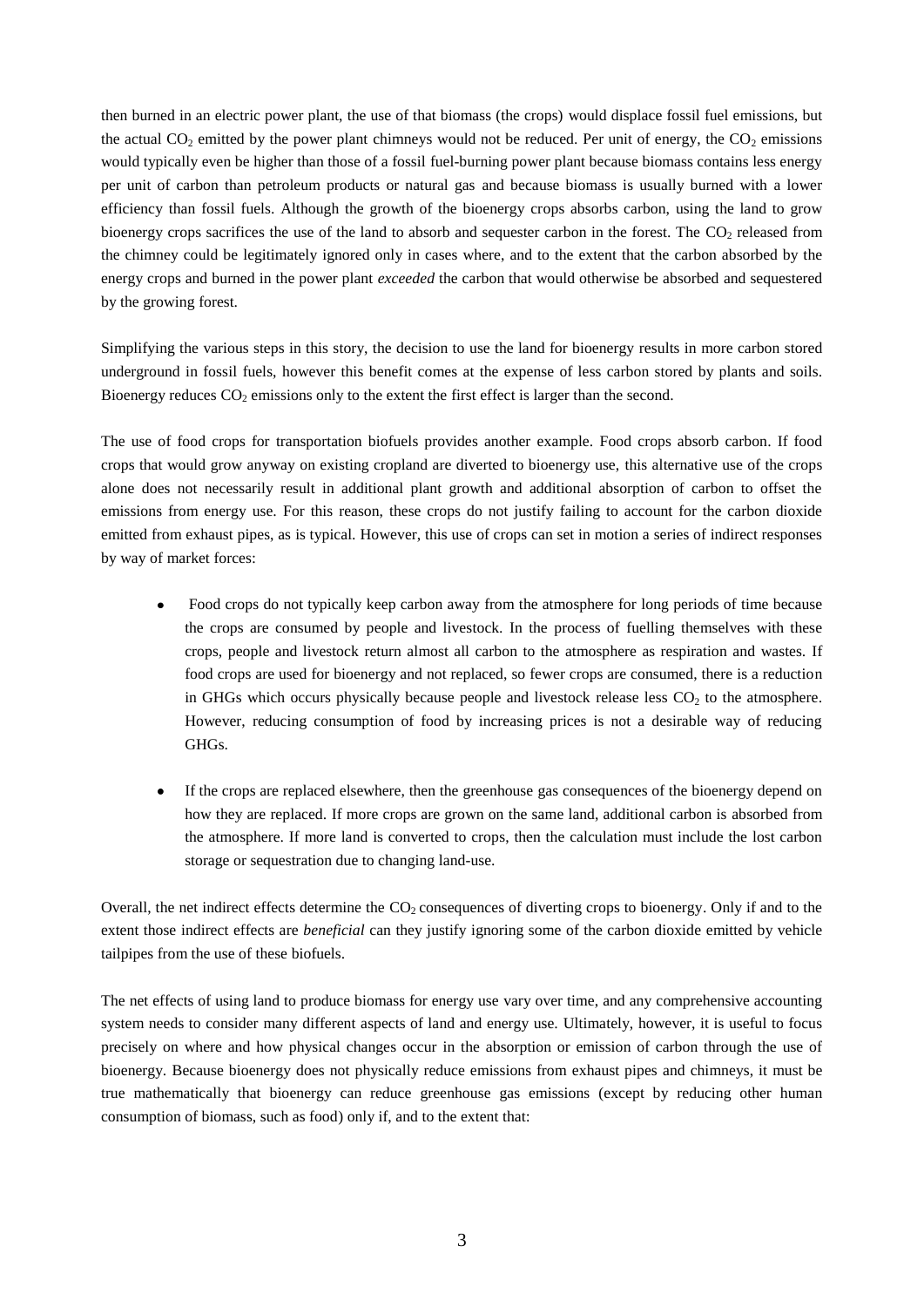(1) land and plants are managed to take up additional  $CO<sub>2</sub>$  beyond what they would absorb without conversion into bioenergy, or

(2) bioenergy production uses feedstocks, such as crop residues or wastes, that would otherwise decompose and release  $CO<sub>2</sub>$  to the atmosphere anyway.

Only biomass grown that is in excess of that which would be grown anyway or biomass that would otherwise decompose is "additional biomass," which contains "additional carbon," and has the potential to reduce greenhouse gas emissions when used for energy.

The basic error in the assumption of general carbon neutrality of biomass is the failure to count the production and uses of biomass that land would generate *if not used for bioenergy (the counterfactual)*. To assess the consequences on global warming alone, accounting must assess the rates of plant growth with and without bioenergy production, and the changes induced by bioenergy production in the total amount of carbon stored in terrestrial plants and soils. A few advantageous and detrimental examples help to illustrate the effects:

Advantageous examples:

- Some lands once covered with tropical forests are overrun by invasive grasses that frequently burn. These grasses generate few human benefits and only offer limited carbon storage. Planting bioenergy crops on these lands potentially increases the carbon absorbed by plant growth and reduces the carbon lost to fire, generating additional biomass for energy use without displacing carbon storage, food or fibre used by people.
- When bioenergy uses wastes that would otherwise be disposed of and allowed to decompose, it has the effect of reducing the carbon emitted by that waste. Although the burning of this biomass instead of fossil fuels still emits carbon, that carbon is offset by the reduced decomposition of this waste material.
- When bioenergy uses crop residues that would otherwise be burned, the same advantages occur. When bioenergy uses crop residues that would otherwise be ploughed back into the soil, there may also be a short-term net gain in carbon because much of those residues would otherwise decompose. However, care must be taken to ensure that this loss of residues does not lead to reduced productivity and therefore reduced plant growth or reduced carbon sequestration in soils.<sup>3</sup> Furthermore, the accounting must reflect any increases in GHG emission from fertiliser production required to replace the nutrients from the residues.

Likely disadvantageous or mixed examples:

 $\overline{a}$ 

Clearing or cutting forests for bioenergy crops releases large stores of carbon into the atmosphere and may reduce ongoing carbon sequestration if the forest would otherwise continue to grow. Regrowing forests or planting bioenergy crops will absorb carbon that offsets the emissions from their combustion over time, but it may take decades for this carbon absorption to reach the level of the lost carbon storage and foregone carbon sequestration of the forest.<sup>4</sup>

<sup>&</sup>lt;sup>3</sup> Blanco-Canqui and Lal (2009) *Crit Rev Plant Sci*, 28, 139-163<br><sup>4</sup> Secrebinger et el. (2008), Science 210, 1228, 1240 / Secre

Searchinger et al. (2008) *Science* 319, 1238-1240 / Searchinger (2009) *Science*, *326,* 527-528 / Searchinger (2010) *Environm. Res. Lett.*, *5,* doi:10.1088/1748-9326/5/2/024007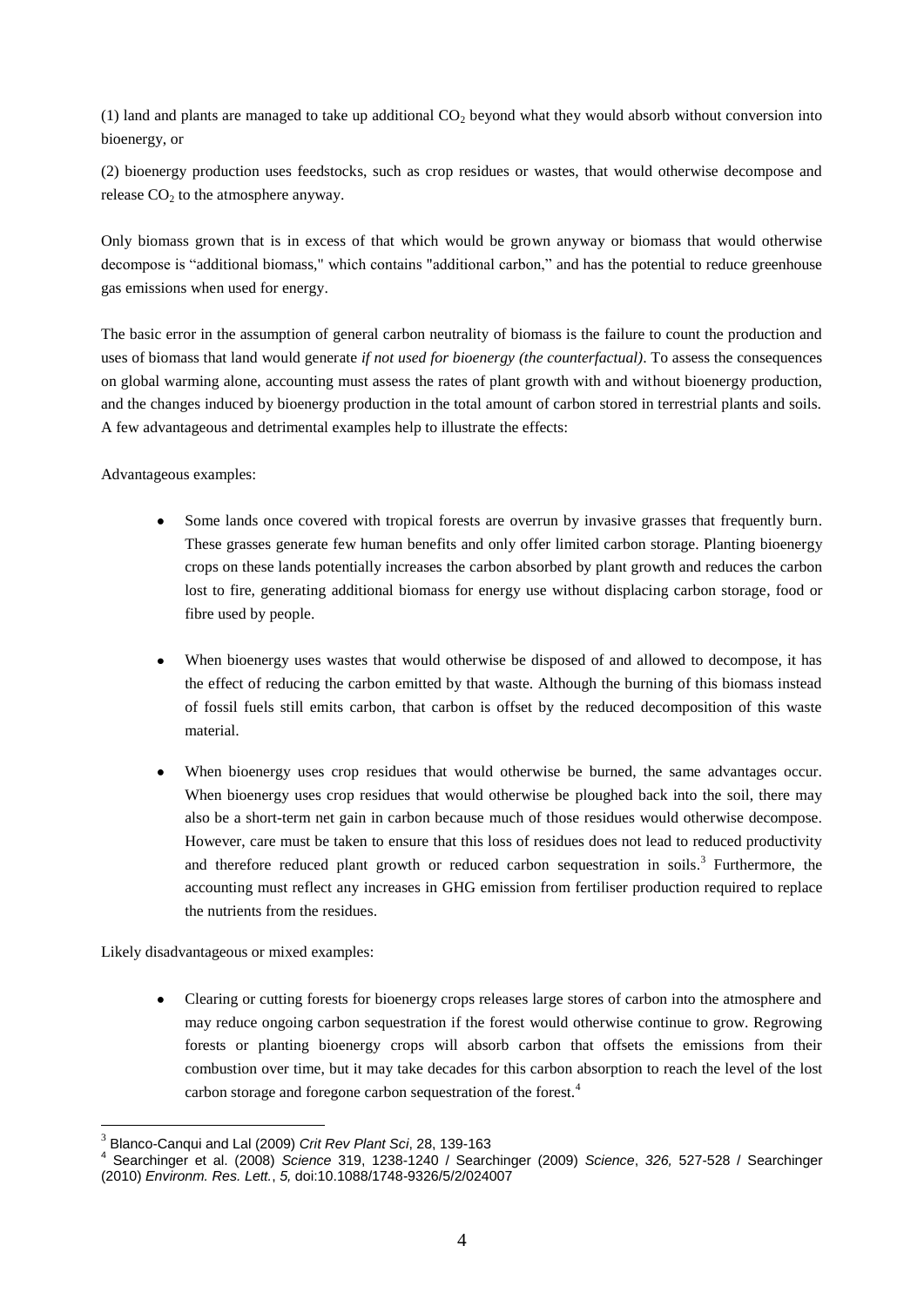Using a food crop for bioenergy replaces fossil emissions with emissions from biomass combustion and does not absorb any additional carbon because the crop would be grown anyway. However, there may be indirect impacts, as discussed above. The loss of the crop could spur price increases and additional market reactions that may include reduced overall crop consumption, higher yields and therefore increased carbon absorption on existing farmland; or conversely cause the conversion of new lands to crops, which may release more carbon. The final greenhouse gas balance depends on the magnitude of each effect, but reduced food consumption may be an additional effect that must be guarded against.<sup>5</sup>

Proper accounting needs to reflect not merely the loss of existing carbon stocks in the pursuit of biomass production for energy, but also any decline of carbon sequestration that would occur in the absence of bioenergy use. For example, forests worldwide, but particularly in the northern hemisphere, are accumulating biomass and carbon for a variety of reasons,<sup>6</sup> and this growth absorbs carbon from the atmosphere. Some estimates of bioenergy potential suggest that biomass reduces greenhouse gas emissions so long as it only harvests this net forest growth and leaves the carbon stocks of the forests stable. But merely keeping carbon stocks stable ignores the additional carbon sequestration that would occur in the absence of wood harvest for bioenergy (the counterfactual) and therefore does not make bioenergy carbon neutral.<sup>7</sup> For this reason, sustainable forestry in the traditional sense does not necessarily mean that bioenergy produced from a forest is carbon neutral.

Eventually, if harvested forests are allowed to re-grow, they will achieve close to the same carbon storage levels as unharvested forests, as growth greatly slows as forests reach maturity. At that point, the use of the biomass would become carbon neutral. But achieving this parity may take decades or even centuries, which means there could be increases in greenhouse gases in the atmosphere for a long time, which goes against policy goals of carbon neutrality.<sup>8</sup>

## *Origins of the Accounting Error*

The assumption that all biomass is carbon neutral results from a misapplication of the original guidance provided for national level counting under the United Nations Framework Convention on Climate Change (UNFCC). Under UNFCCC accounting, countries separately report their emissions from energy use and from land-use change. For example, if a hectare of forest is cleared and the wood used for bioenergy, the carbon lost from the forest is counted as a land-use emission. To avoid double-counting, the rules therefore allow countries to ignore the same carbon when it is released from a chimney. This accounting principle does not assume that biomass is carbon neutral, but rather that emissions can be reported in the land-use sector. This accounting system is complete and accurate because emissions are reported from both land and energy sectors worldwide.

These conditions do not apply to any treaties and regulations, such as the Kyoto Protocol, that seek to limit emissions from energy use but do not limit emissions from land-use, or do so only weakly and that do not apply worldwide. If the removal of trees from a forest does not count toward emissions limits on land-use under a legal rule that also exempts  $CO_2$  emitted by bioenergy, then carbon needs to be counted when it goes up a chimney or out an exhaust pipe because it would otherwise be legally ignored completely.

 5 Fargione et al. (2008). *Science* 319, 1235-1238

<sup>6</sup> Pan et al. (2011) *Science* 333: 988-993 / Richter and Houghton (2011) *Carbon Management* 2(1), in press / Erb et al. (2008) *J Industr. Ecol.*, 12, 686-703.

<sup>7</sup> Haberl et al. (2003) *Land Use Policy*, 20, 21-39.

<sup>8</sup> Cherubini et al. (2011) *GBC Bioenergy*, doi: 10.111/j.1757-1707.2011.01102.x, Cherubini et al. (2011) *Ecol. Modell.*, doi:10.1016/j.ecolmodel.2011.06.021 (in press).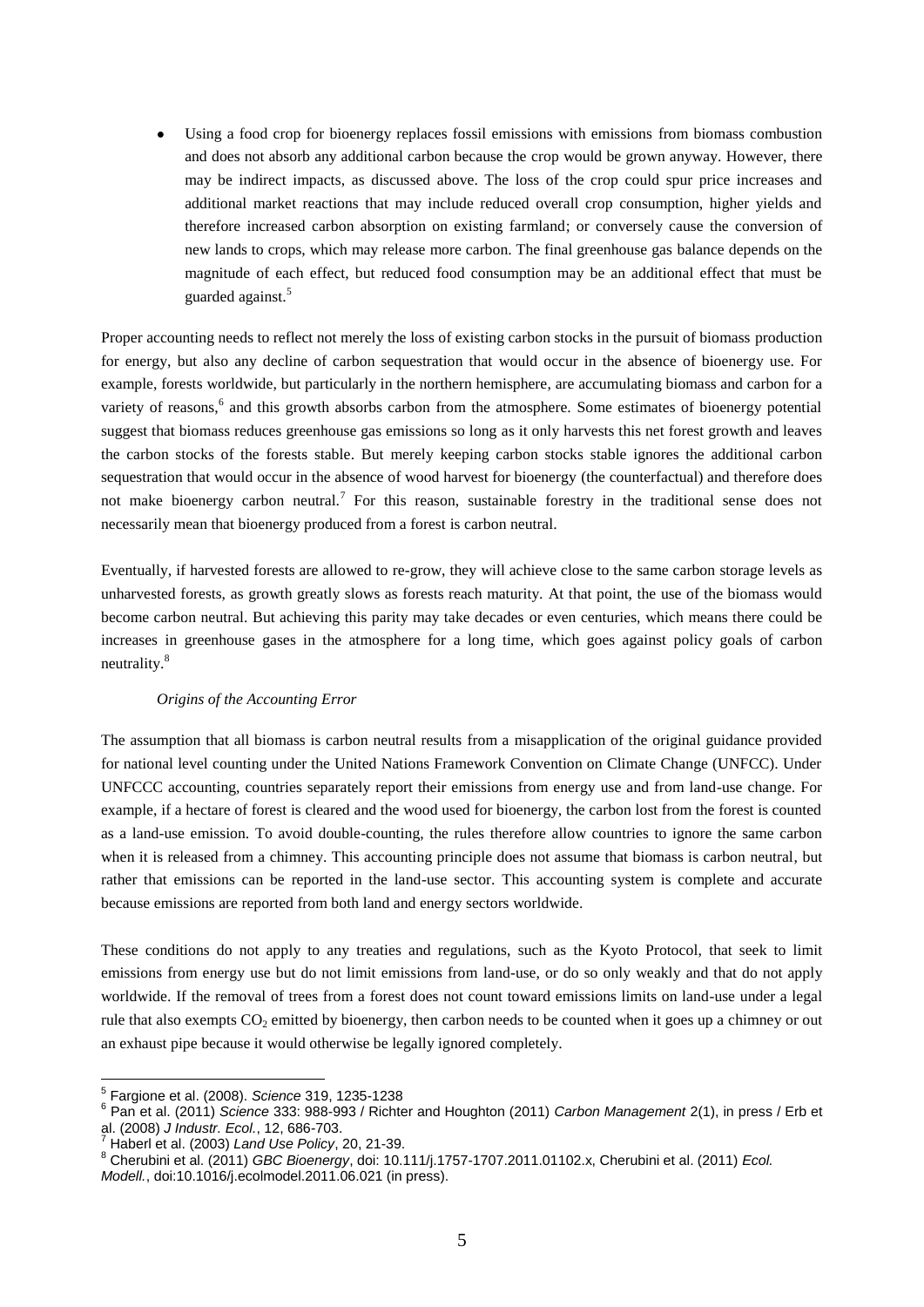A law that applies greenhouse limits only to the energy sector must therefore count  $CO<sub>2</sub>$  emissions from bioenergy combustion except emissions from burning "additional biomass" in the manner discussed above, i.e. biomass whose production and harvest absorbs more carbon from the air than land and its plant growth would otherwise absorb or reduces non-energy emissions.<sup>9</sup> The Kyoto Protocol imposed only limited restrictions on emissions from land-use which do not apply worldwide, so new accounting rules are required to count  $CO<sub>2</sub>$  from bioenergy use. But the accounting regime adopted for the Kyoto Protocol improperly maintained the exemption of carbon from burning biomass. This error was followed by the following European directives or provisions:

- $\circ$  The European Union's Emissions Trading System<sup>10</sup> (which caps emissions from major factories and power plants) ignores  $CO<sub>2</sub>$  emissions from biomass combustion;
- $\circ$  The Renewable Energy Directive<sup>11</sup> (which requires that Member States increase their use of renewable energy to 20% by 2020) implicitly sets  $CO<sub>2</sub>$  emissions from biomass combustion to zero (see Annex to this opinion).

The European Union has also adopted two directives to spur transportation biofuels that at present also fail to include proper GHG accounting, specifically:

- $\circ$  The renewable fuels portion of the Renewable Energy Directive,<sup>12</sup> which requires that member countries use qualifying renewable energy for 10% of their transportation fuel, for which Member States have indicated that biofuels are to provide the great majority.
- $\circ$  The Fuel Quality Directive,<sup>13</sup> which requires reductions in the carbon intensity of transportation fuels.

Both these directives use the same lifecycle accounting systems to evaluate the greenhouse gas consequences of biofuels. Under these lifecycle systems, emissions involved in growing crops and refining biofuels are counted, as are those from direct land-use change. For example, if a bioenergy crop is planted in a previously forested area, the carbon released by the loss of the forest is counted as an emission of the bioenergy crop. But the accounting in these systems still ignores the *actual* emissions of CO<sub>2</sub> emitted from the exhaust pipes of vehicles that use biofuels, without any assurance that the biomass is additional. If the bioenergy is supplied by crops grown on existing cropland, the analysis in effect incorrectly assumes one of the following scenarios to be true: (i) this land would otherwise grow no plants, (ii) the crops it would generate are not otherwise replaced, or (iii) the crops are replaced

 $\overline{\phantom{a}}$ 

<sup>9</sup> Searchinger (2009) *Science*, *326,* 527-528.

<sup>&</sup>lt;sup>10</sup> Directive 2003/87/EC of the European Parliament and of the Council of 13 October 2003 establishing a system for greenhouse gas emission allowance trading within the Community and amending Council Directive 96/61/EC, as subsequently amended. For full documentary history, see [http://ec.europa.eu/clima/documentation/ets/index\\_en.htm,](http://ec.europa.eu/clima/documentation/ets/index_en.htm) for an overview see http://ec.europa.eu/clima/policies/ets/index\_en.htm.

<sup>&</sup>lt;sup>11</sup> DIRECTIVE 2009/28/EC OF THE EUROPEAN PARLIAMENT AND OF THE COUNCIL of 23 April 2009 on the promotion of the use of energy from renewable sources and amending and subsequently repealing Directives 2001/77/EC and 2003/30/E.

DIRECTIVE 2009/28/EC OF THE EUROPEAN PARLIAMENT AND OF THE COUNCIL of 23 April 2009 on the promotion of the use of energy from renewable sources and amending and subsequently repealing Directives 2001/77/EC and 2003/30/EC [\(http://eur-](http://eur-lex.europa.eu/LexUriServ/LexUriServ.do?uri=OJ:L:2009:140:0016:0062:en:PDF)

[lex.europa.eu/LexUriServ/LexUriServ.do?uri=OJ:L:2009:140:0016:0062:en:PDF\)](http://eur-lex.europa.eu/LexUriServ/LexUriServ.do?uri=OJ:L:2009:140:0016:0062:en:PDF)

<sup>&</sup>lt;sup>13</sup> Directive 2009/30/EC of the European Parliament and of the Council of 23 April 2009 amending Directive 98/70/EC as regards the specification of petrol, diesel and gas-oil and introducing a mechanism to monitor and reduce greenhouse gas emissions and amending Council Directive 1999/32/EC as regards the specification of fuel used by inland waterway vessels and repealing Directive 93/12/EEC [\(http://eur](http://eur-lex.europa.eu/LexUriServ/LexUriServ.do?uri=CELEX:32009L0030:EN:NOT)[lex.europa.eu/LexUriServ/LexUriServ.do?uri=CELEX:32009L0030:EN:NOT\)](http://eur-lex.europa.eu/LexUriServ/LexUriServ.do?uri=CELEX:32009L0030:EN:NOT)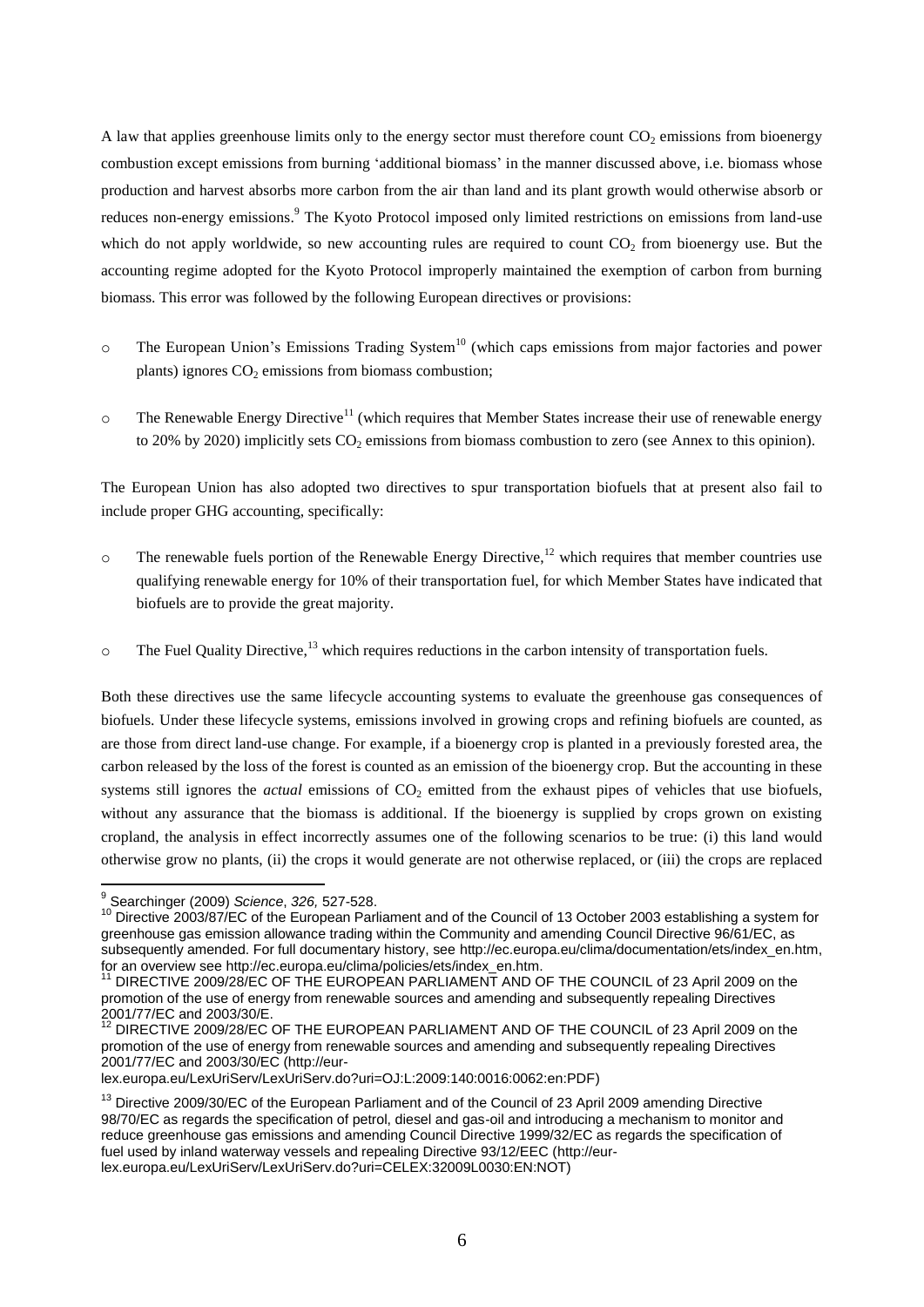entirely by intensifying planting and harvesting of existing cropland. If the crops are grown on grassland, the analysis counts the emissions from the conversion to cropland (in carbon lost from soils and grass), but fails to assess the consequences of replacing the forage that this land would otherwise generate for livestock. Only a fully comprehensive accounting of indirect effects could fix this error.<sup>14</sup>

Even with proper accounting, care should be taken that biofuels are not credited with GHG reductions based on estimates that they will indirectly lead to reductions in food consumption.

Some people have suggested that as an alternative to accounting for indirect land use change, policymakers could use the same flawed accounting system but require that biofuels reduce greenhouse gas emissions by a higher percentage compared to fossil fuels, for example by 75% instead of the 50% that will be required in the EU Renewable Energy Directive. Doing so would not solve the problem. As long as the accounting ignores the  $CO<sub>2</sub>$ emissions from exhaust pipes without counting the indirect effects on land-use, the accounting assumes that plant growth cancels out exhaust pipe emissions regardless of whether there is additional plant growth.

Indeed, rather than a partial or compromise way of fixing this wrong accounting, higher greenhouse gas thresholds alone could exacerbate the problems. The incorrect accounting in effect only counts greenhouse gas emissions from the use of energy and other inputs in the making of biofuels while ignoring the effect of using land. Tighter thresholds will encourage making biofuels using more land, and more productive land, even to generate fewer litres of biofuels, if doing so reduces GHG emissions from inputs (such as energy or fertiliser), even when the true net GHG consequences would be worse.

For example, higher thresholds could encourage ethanol or biodiesel with extremely low yields on highly productive land over biofuels that attain far higher yields on less productive lands with the use of reasonable levels of fertilizer, and over biofuels from wastes and residues that need somewhat more energy in processing or transportation. Because of that effect, such a system would also incentivize biofuels with worse consequences for hunger, biodiversity and other ecosystem values.

Although estimating the indirect consequences of biofuels presents inherent uncertainties, the proper alternative cannot be to assume that biomass is carbon free and emits no  $CO<sub>2</sub>$ , which is the assumption in existing biofuels directives. That approach is an error as the  $CO<sub>2</sub>$  is real and there may be no direct source of additional biomass. We strongly recommend that any accounting system quantify the greenhouse gas emissions attributable to the use of land, both direct and indirect, when evaluating the use of biofuels.

 $\overline{a}$ 

 $14$  To be theoretically accurate, the accounting system should count the emissions emitted by exhaust pipes and then provide a credit for biomass to the extent it results in additional carbon reductions in the sense discussed in this opinion and its background document. The same result can be achieved backwards by assuming the biomass is carbon neutral, which means ignoring the emissions from exhaust pipes, and then adding the emissions from indirect land-use change. Incorporating indirect land-use change emissions into a typical lifecycle analysis therefore arrives at the correct GHG emission result. However, this approach will also credit biofuels for the GHG reductions due to reduced crop consumption, even if these result in hunger, and policy-makers need to exclude the reductions due to that effect unless they wish to pursue policies of reducing GHG emissions in that way.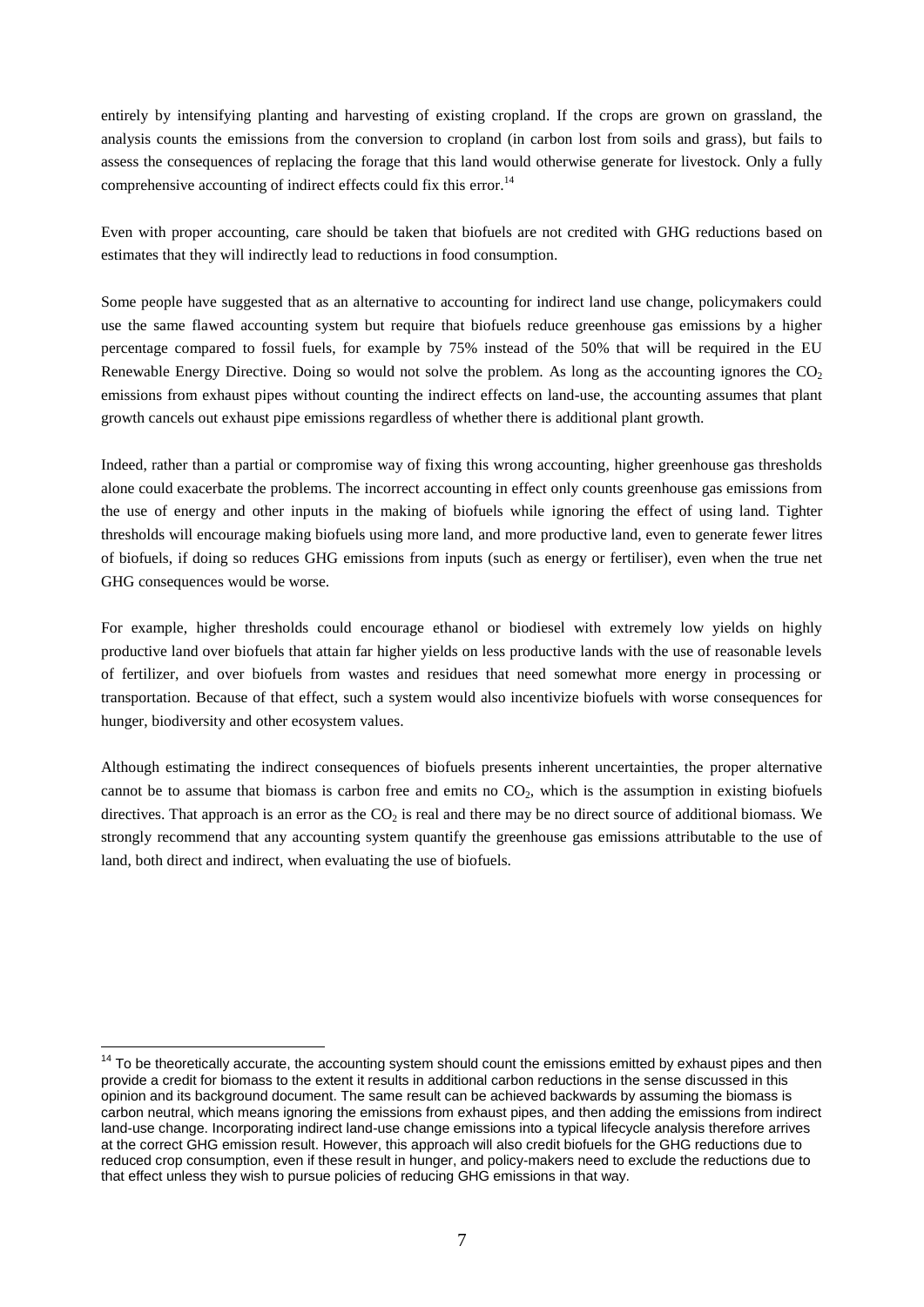## *Different Sources of Biomass*

The following table of different forms of biomass highlights the degree of likely potential error in the existing directives:

| <b>Source of biomass</b>                                            | Degree of likely accounting error |
|---------------------------------------------------------------------|-----------------------------------|
| Converting forests currently sequestering carbon to bioenergy crops | Very high                         |
| Harvesting live trees for bioenergy and allowing forest to regrow   | High                              |
| Diverting crops or growing bioenergy crops on otherwise high-       | High                              |
| yielding agricultural land                                          |                                   |
| Using crop residues                                                 | Variable                          |
| Planting high-yielding energy crops on unused invasive grasslands   | Low                               |
| Using post-harvest timber slash                                     | Little or none                    |
| Using organic wastes otherwise deposited in landfill                | Little or none                    |

## *Scope of the Consequences*

 $\overline{a}$ 

The directives mentioned above are influenced by studies projecting bioenergy as a potentially large and carbonfree replacement for fossil fuels. For example, the International Energy Agency has projected bioenergy as potentially the source of more than 20% of world primary energy supply by 2050,<sup>15</sup> while a report by the Secretariat of the UNFCCC has claimed bioenergy can supply 800 exajoules per year (EJ/yr),<sup>16</sup> which is far in excess of total world energy use today. Policies that consider bioenergy as carbon neutral therefore may have significant ramifications.

Producing several hundred EJ/yr of bioenergy would require a multifold increase in the human harvest of the world"s plant production. Today, the total global biomass harvest for food, feed, fibre, wood products, and traditional wood use for cooking and heat amounts to approximately 12 billion tonnes of dry matter of plant material per year. This biomass has a chemical energy value of 230 EJ/yr, which is the maximum energy available if all harvested food, timber and residues were diverted to energy use. The agricultural and forestry practices implemented to generate these products have not, on balance, increased the total quantity of biomass production, but have in reality diverted production from natural ecosystems, which indicates the challenge of producing large volumes of additional biomass.<sup>17</sup>

Management of the world"s land and ecosystems for human needs can occur more or less sustainably, but virtually all human uses of land and consumption of plants have some environmental costs.<sup>18</sup> Generating food and fiber requires human use of perhaps 75% of the world's highly productive, ice and desert-free land.<sup>19</sup> That includes direct use of roughly half of this land for agriculture, clearing of lands for crops and livestock grazing of grasslands and

<sup>15</sup> International Energy Agency (2008), *Energy technology perspectives: Scenarios and strategies to 2050*. IEA, Paris.

<sup>&</sup>lt;sup>16</sup> UNFCC Secretariat (2008), Challenges and opportunities for mitigation in the agricultural sector, Technical Paper (FCCC/TP/2008/8, Geneva) [http://unfccc.int/resource/docs/2008/tp/08.pdf,](http://unfccc.int/resource/docs/2008/tp/08.pdf) p. 23.

<sup>17</sup> Haberl et al. (2007), *Proc. Natl. Acad. Sci.*, 104, 12942-12947. The figures in exajoules are computed from the quantities of biomass harvested for different human purposes set forth in this paper as well as in Krausmann et al. (2008). *Ecol Econ* 65: 471-487.

<sup>18</sup> Millennium Ecosystem Assessment (2005). *Ecosystems and Human Well-Being*. Washington, D.C.: Island Press <sup>19</sup> Precise figures are limited by problems of definition, yet these general figures are reflected in Erb et al. (2010) *J Land Use Sci*, 2, 191-224 / UNEP (2007) *GEO-4 Environment for Development*. Nairobi: UNEP.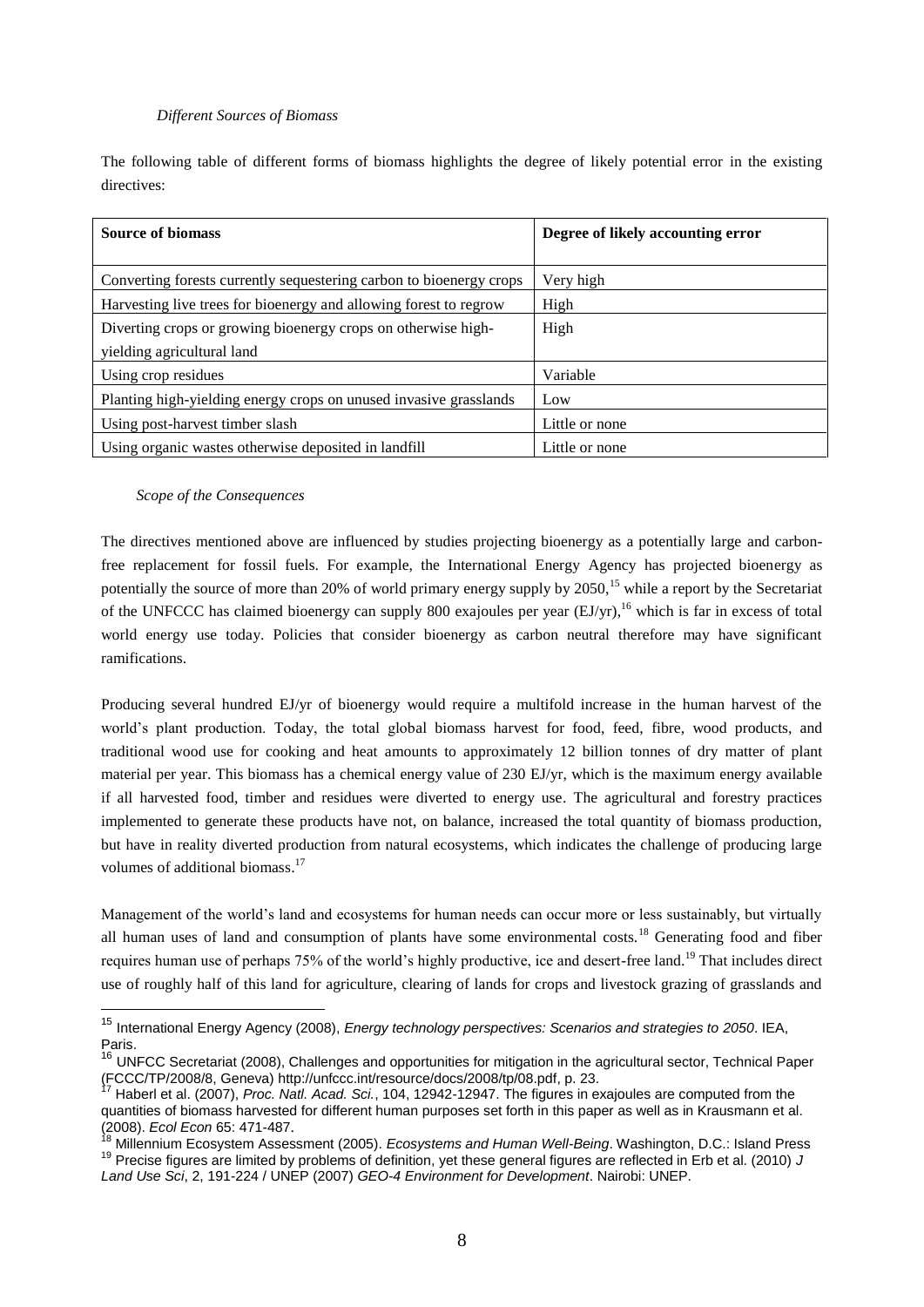savannahs, and management of a substantial fraction of the world"s forests for wood production. In addition, more than 70% of the water withdrawn from rivers and aquifers is used for current agriculture.<sup>20</sup> This agricultural intensification has doubled the amount of reactive nitrogen in the world, leading to the large-scale pollution of marine ecosystems, including extensive algal blooms and waters with low levels of oxygen.<sup>21</sup>

As human uses of land have already reached troubling levels, an important policy goal should be to minimise the environmental consequences of additional human demands on land-use.<sup>22</sup> It is very unlikely that a doubling of global human biomass harvest or more could come without serious environmental consequences.

Because of their inherently high demands for land and water, large bioenergy production targets will also compete with uses of land and water to meet other human needs or to reduce the consequences of our existing land-use. These needs and challenges include reducing malnutrition, increasing food production for a growing population, improving the well-being of animals used for livestock, and reducing the environmental pressures resulting from agriculture. Although there are potential biomass sources that can reduce greenhouse gas emissions and be generated sustainably, more realistic expectations for bioenergy potential are necessary to avoid causing harm. These estimates should focus on the potential to generate 'additional' biomass,' which means biomass that does not merely displace biomass now used to meet other human needs, or biomass used to maintain or build carbon stocks in plants and soils.

#### **Appendix: GHG accounting in the Renewable Energy Directive**

 $\overline{a}$ 

The Renewable Energy Directive (RED) uses the following methods to account for the GHG emissions from bioenergy (see Annex V to Directive 2009/28/EC):

<sup>&</sup>lt;sup>20</sup> Comprehensive Assessment of Water Management in Agriculture. 2007. Water for Food, Water for Life: A Comprehensive Assessment of Water Management in Agriculture. London: Earthscan, and Colombo: International Water Management Institute.

<sup>21</sup> Gruber and Galloway (2008) *Nature* 451, 293-296 / Erisman et al. (2008) *Nature Geosci* 1, 636-639.

<sup>22</sup> IAASTD (2009) *Agriculture at a Crossroads*. Washington, D.C.: Island Press.